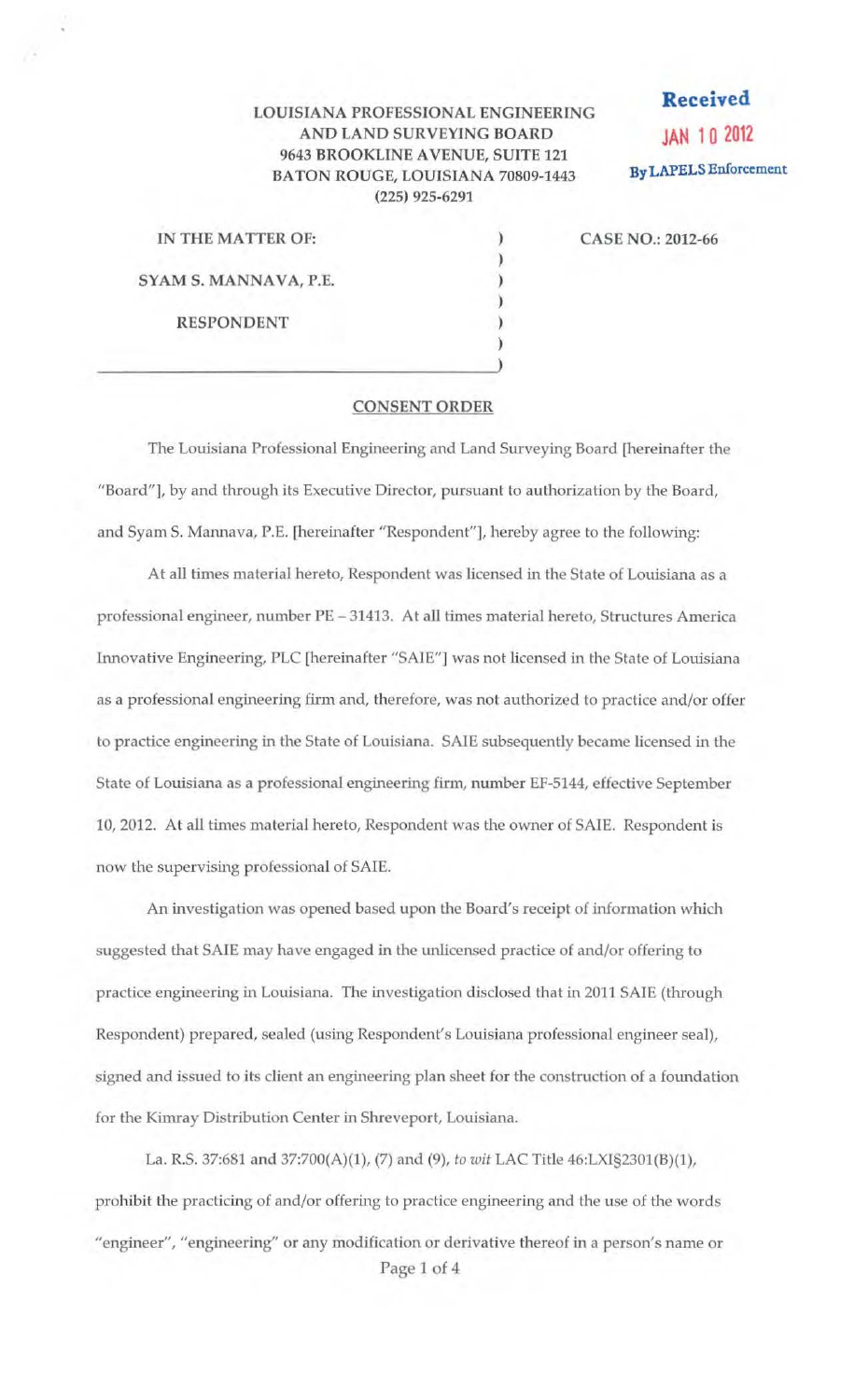form of business or activity in Louisiana without proper licensure. La. R.S. 37:698(A)(12) prohibits licensees from aiding or assisting another person in violating the laws and/or rules of the Board. La. R.S. 37:698(H) permits the Board to take disciplinary action against persons who violate La. R.S. 37:698(A)(12), upon a finding of guilt following the preferral of charges, notice and hearing and a majority vote of its entire membership authorized to participate in the proceeding. La. R.S. 37:681, La. R.S. 37:698(A)(12) and (H), La. R.S.  $37:700(A)(1)$ , (7) and (9), and LAC Title  $46: LXI\$  $32301(B)(1)$  were in effect at all times material hereto.

It is undisputed that (a) at all times material hereto SAlE was not licensed to practice and/or offer to practice engineering in Louisiana, (b) in 2011 SAlE practiced and/or offered to practice engineering and used the word "engineering" in its name and in conjunction with its business in Louisiana without proper licensure and (c) Respondent aided or assisted SAlE in violating the laws and/or rules of the Board.

By letter dated October 11, 2012, the Board gave notice to Respondent that it was considering the preferral of charges against Respondent on the grounds that he may have violated La. R.S. 37:698(A)(12), relative to the aiding or assisting of another person in violating the laws and/or rules of the Board.

Wishing to dispense with the need for further disciplinary action and to conclude the instant proceeding without further delay and expense, for the purpose of this proceeding only, Respondent and the Board do hereby enter into this Consent Order, in which Respondent of his own free will consents to the issuance of a Consent Order by the Board, wherein Respondent agrees to (a) pay a fine of one hundred (\$100.00) dollars; (b) pay administrative costs of two hundred fifty one and 62/100 (\$251.62) dollars; and (c) the publication of this Consent Order on the Board's website and a summary of this matter in the Board's official journal, the Louisiana Engineer and Surveyor Journal, and the reporting of this matter to the National Council of Examiners for Engineering and Surveying (NCEES), identifying Respondent by name.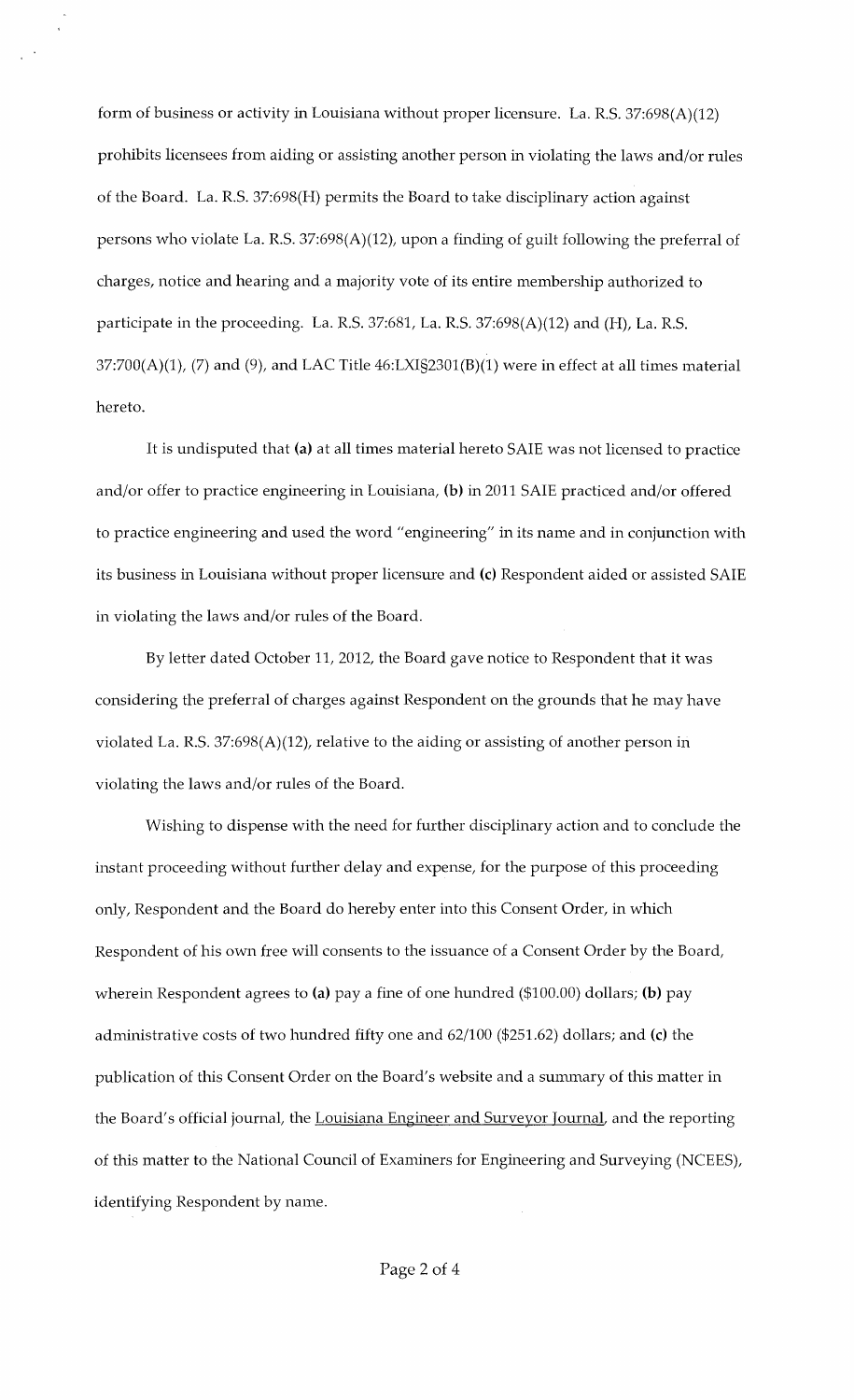Respondent admits to violations of the referenced laws and/or rules regarding the aiding or assisting of another person in violating the laws and/or rules of the Board. Respondent acknowledges awareness of said laws and/or rules and states that he will comply with all applicable laws and rules henceforth. Respondent has been advised of his right to be represented by counsel before the Board and/or to appear at any hearing personally or by counsel and present witnesses and evidence in his own behalf, and he hereby waives this right and his right to appeal; and he states affirmatively that he has been afforded all administrative remedies due him under the law. Respondent further acknowledges awareness of the fact that the signed original of this Consent Order will remain in the custody of the Board as a public record and will be made available for public inspection and copying upon request.

Therefore, in consideration of the foregoing and by signing this Consent Order, Respondent does hereby waive his right to a hearing before the Board, to the presenting of evidence and witnesses in his behalf, to Findings of Fact and Conclusions of Law in this case, and to judicial review of this Consent Order.

Respondent hereby represents (a) that he fully understands the meaning and intent of this Consent Order, including but not limited to its final and binding effect, (b) that he has voluntarily entered into this Consent Order and that no other promise or agreement of any kind has been made to or with him by any person whatsoever to cause the execution of this instrument and (c) that the sanctions set forth in this Consent Order do not prevent the Board from taking further disciplinary or enforcement action against Respondent on matters not specifically addressed in this Consent Order.

WHEREFORE, the Louisiana Professional Engineering and Land Surveying Board and Respondent agree that:

1. Respondent shall pay a fine of one hundred (\$100.00) dollars, which shall be tendered to the Board by certified check payable to the Board, due upon the signing of this Consent Order; and